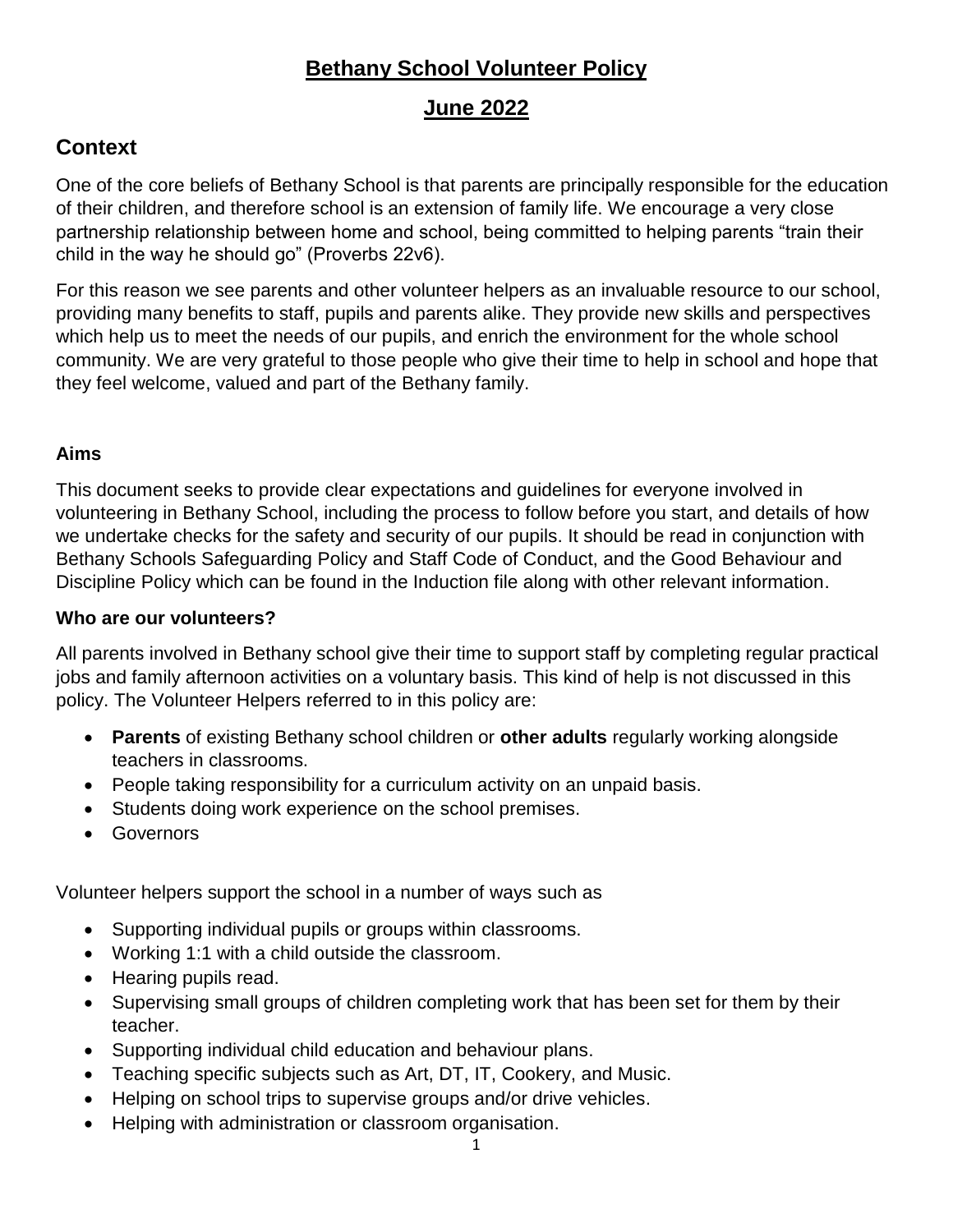- Running lunch time clubs.
- Working on the Governing Body to provide oversight to the School

# **Before you start**

You will need to meet with a member of staff to discuss your skills and experience and your suitability to help in Bethany School. (See Appendix 1 for guidelines). You may be asked to complete a short application form at this stage and a self-declaration about whether you are medically fit to work in school, as well as disclosing any criminal allegations made against you. A Prohibition list check will be completed.

Most regular volunteers in school will come into direct contact with pupils and potentially be unsupervised in these roles. This is called "regulated activity" and means we are required to complete a police check called a DBS before you start. To do this you will need to complete an online application and provide proof of identity. If you are helping on a one off basis for example on a school trip or special class activity or a short work experience placement, and are supervised by a teacher at all times you will not need to complete a DBS check.

Once checked, details will be held in the schools Single Central Record. The volunteer's name, date of birth and address will be recorded, along with the DBS number and date, and a copy of an ID document will be held securely in the school office.

Volunteer helpers should receive guidance about signing in, confidentiality, child protection and emergency procedures as well as instructions for completing their duties, dealing with pupil behaviour, the Code of Conduct for school staff, and the online safety policy including acceptable use rules. Volunteers will be asked to read policies and information contained in an Induction File and sign to say that they have done so (See Appendix 2 "Volunteer Agreement and Induction Checklist"). Please do ask a member of staff or the head teacher if you have any questions regarding our policies and procedures.

# **Practical Considerations for when you start**

# **CONFIDENTIALITY**

Volunteer helpers should not share information outside the school about pupils following a session as a volunteer, unless there is a child protection concern in which case the school procedure should be followed. Comments from the volunteer should be directed to the class teacher and questions or comments from parents should be referred to the class teacher also.

# SAFEGUARDING

If you observe or hear something which may indicate that a child is being mistreated within school or outside of school it is your duty to report this immediately to the class teacher or the Designated Safeguarding Lead. Please read the Bethany School Safeguarding Policy for further information about this.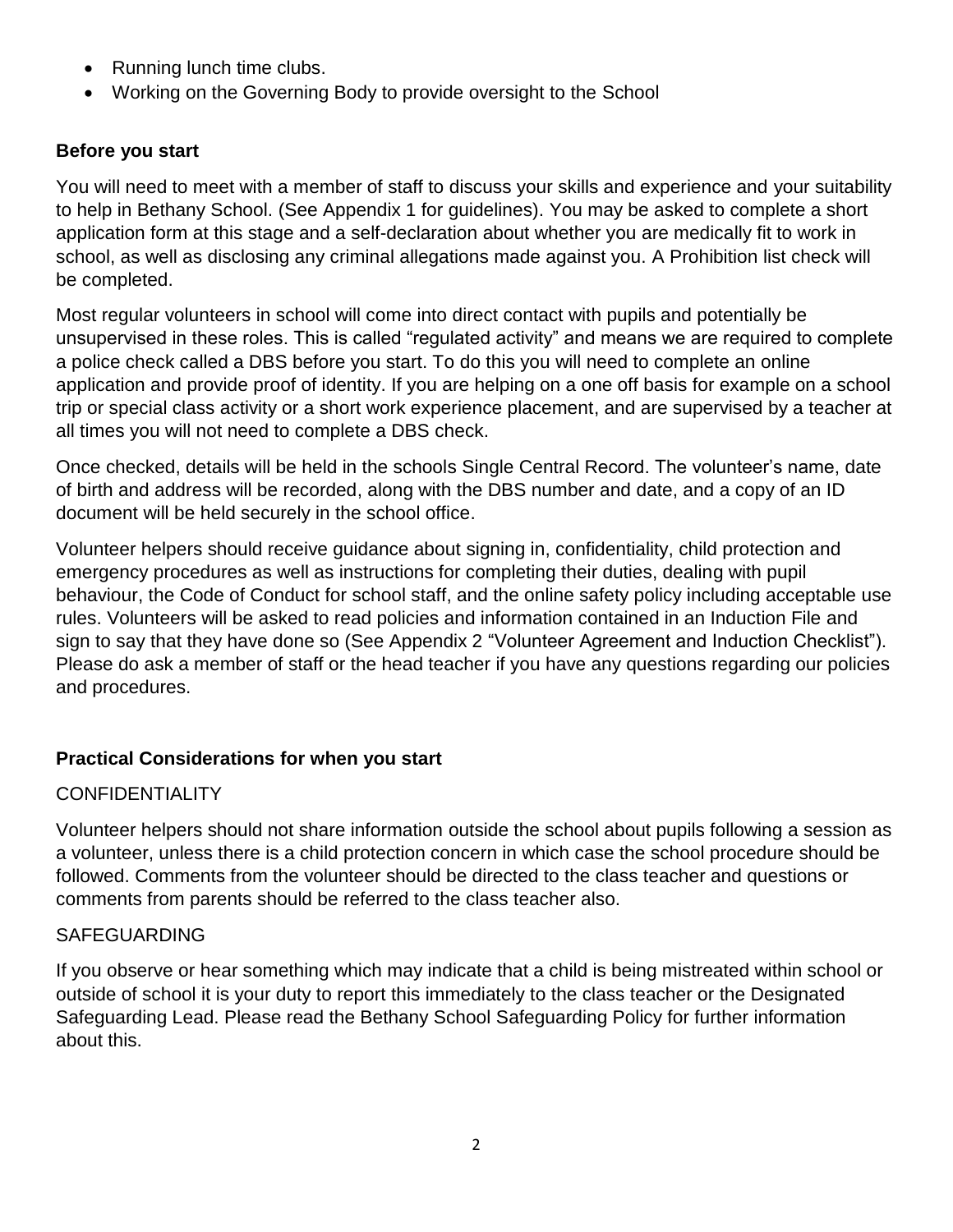# SCHOOL TRIPS

The role of the volunteer on school trips is to be responsible for the children in your group for the duration of the trip, as agreed with the group leader, ensuring that their wellbeing and safety is maintained. You should promote polite, respectful and courteous behaviour towards each other and members of the public and ensure your group complete planned activities and keep to the timetable of the visit. You must contact your group leader if there are any issues with first aid, safety and/or behaviour.

The group leader (usually the class teacher) will inform you of

- Names and relevant medical/safety information for every child on the trip, including individual risk assessments if required
- Medication needs for the school trip i.e. if medicine needs to be administered during the trip (this would be done by the class teacher unless it is your own child who requires medicine) and who carries an inhaler for self-administration.
- The location of the trip including postcode/map for transport arrangements
- Contact telephone numbers for the group leader and other relevant personnel
- A plan for if an emergency situation should arise.

# CODE OF CONDUCT

Volunteers should read and abide by the staff Code of Conduct found in the Safeguarding Policy in the Induction file provided. They must remember that they are working under the authority and guidance of the class teacher and must not undermine them. In general volunteers must

- Be willing to treat one another with grace, respect, courtesy, politeness, forgiveness and Christian love
- Be suitably dressed as appropriate for the job
- Be aware of other children and adults at all times, taking care with how you deal with others and using no offensive language.
- Not use mobile phones during lesson time and not take photos of school pupils

# PUPIL BEHAVIOUR

Please read the behaviour and discipline policy found in the induction file and familiarise yourself with the Bethany Norms. Each class teacher will advise you about discipline procedures specific to their class and you should follow their guidance. In general volunteers must

- Take a kind, yet firm line with pupils
- Never chastise a pupil physically or use language which belittles or demeans pupils
- Actively promote positive behaviour by using encouraging language when good behaviour is observed
- Show pleasure in a task well done and report back to staff
- Refer a child to the class teacher if they are failing to cooperate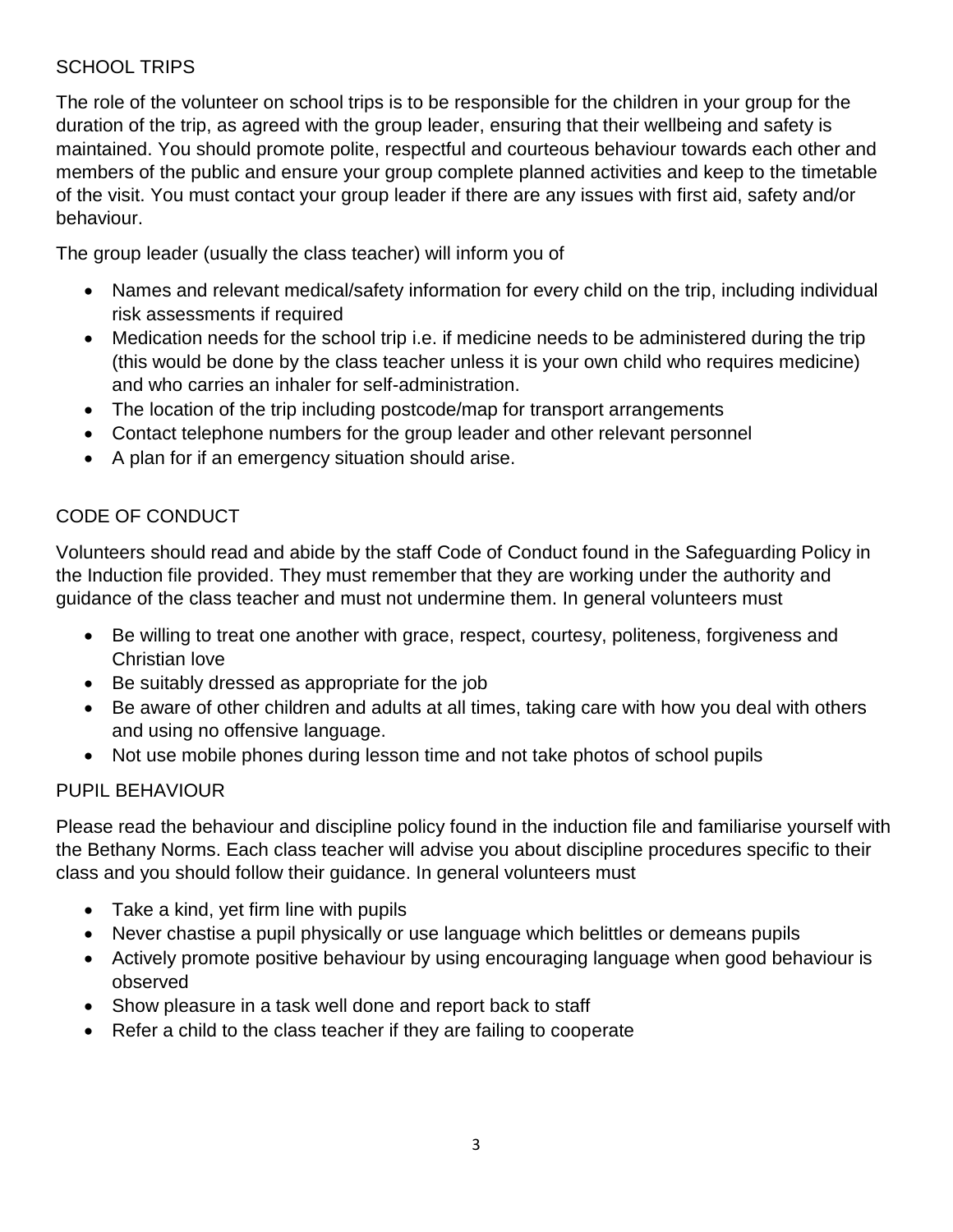## HEALTH AND SAFETY

It is very important for the safety and protection of all pupils and adults in the school that you are familiar with certain health and safety matters.

## **First Aid**

The school has 3 qualified paediatric first aiders (see signs located in classrooms) and 1 trained in first aid at work. In case of injury you will need to find help from the class teacher. In the event of a child having a serious accident, stay with the child, send for help and keep calm.

### **Fire safety procedures**

Full evacuation procedures are included in the induction pack. Please familiarise yourself with these and with the fire exits and fire safety notice located by the exit in the room you are working in. On discovering a fire please raise the alarm at the nearest alarm point (located at all fire exits). On hearing the alarm, leave by the safest exit and go to the designated assembly point. The relevant escape routes are marked on the escape route plans located in corridors and classrooms around the school and a copy can be found in the induction pack.

### **Moving and Handling/working at heights**

If you are asked to lift something that you feel is too heavy for you please ask for assistance or decline the task. Please do not carry out any work at height unless it is safe and reasonably practicable to do so, it is properly planned, appropriately supervised, and carried out in a safe way.

### **Preventing slips trips and falls**

Try to keep the school environment tidy so that trips, slips and falls are minimised. If you have a concern in this regard please tell the class teacher you are working with if you are not able to easily deal with it yourself.

#### **Use equipment safely**

Please take care with scissors, sharp implements, and tools such as laminator or guillotines. Help us to train the pupils to use items safely and do not leave potentially unsafe equipment unattended.

### PRACTICAL ARRANGEMENTS

- Please refer to the organisation of the school day document for details about school times.
- You will not need to sign in as a visitor to school if you help on a regular basis
- Adults have use of separate washroom facilities located in both buildings (your class teacher can ensure you know where these are)
- Please remember that your class teacher is expecting you to attend school according to your agreement and always advise them as early as possible if you are no longer able to help. You could take a direct contact telephone number for this purpose or inform the school office of any changes.
- Parking is available on the streets surrounding the school and is subject to various permit procedures.

Policy adopted by Governors on: 14/6/22

Review Date: 2025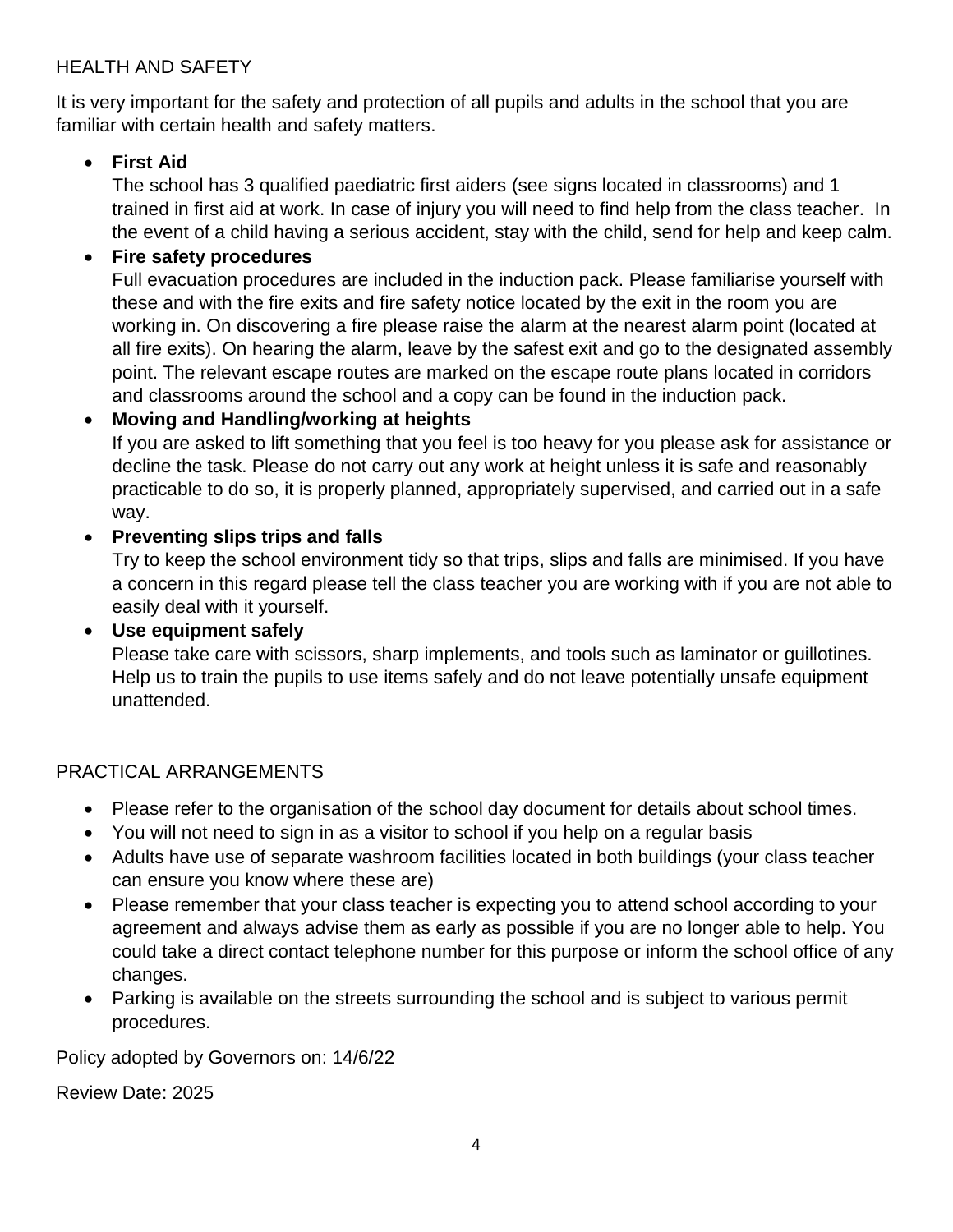# **Appendix 1**

# **Guidelines for Staff members meeting with volunteers**

## **Initial meeting**

- Have an "interview mind set" with regard to safe recruitment.
- Discuss previous experience and qualifications (having no experience does not exclude someone from being a volunteer).
- Discuss your classroom requirements and what you would like help with from a volunteer. Take into account the skills and feelings of the volunteer. They should not be asked to do something they feel unqualified to manage.
- Advise that criminal checks will be required i.e. a DBS check and a self –declaration about any criminal history.
- Advise that references may be required The Safeguarding team will decide when this is suitable and organise this, along with ensuring an application form is completed if necessary.
- Advise the volunteer that they will need to familiarise themselves with Safeguarding procedures and other relevant policies (available in the induction file).
- Once the above items have been discussed please advise a member of the Safeguarding team.

### **Safeguarding Requirements**

### **The Safeguarding Team/SMT should**

- Use the Volunteer Risk assessment (found in risk assessment and volunteer File) to assess the suitability of the candidate and the safe recruitment steps that should be followed
- Check the Disqualification list.
- Organise an application form and reference requests for volunteers who will be responsible for a curriculum area or are not known to the school. (Follow up references as per usual safer recruitment procedures and only offer the position to suitable candidates).
- Obtain a DBS check, including holding the identity document and criminal self-declaration securely on file.
- Provide the Induction file and be available to answer questions.
- Ensure the volunteer agreement has been completed and signed and held securely on file.

### **When a volunteer starts working with you**

- Discuss general classroom management strategies such as expected behaviour and what discipline and reward measures are used.
- Advise the volunteer about relevant pupils with allergies, SEND and medical conditions. Include strategies used with specific pupils and what to do if there is a problem.
- Ensure the volunteer has clear instructions about what they are expected to do.
- Exchange contact details so they are able to inform you if they cannot attend.
- Check that the volunteer has seen the induction file and signed the volunteer agreement (you could reiterate the school policy about use of mobile phones in class, and keeping information confidential).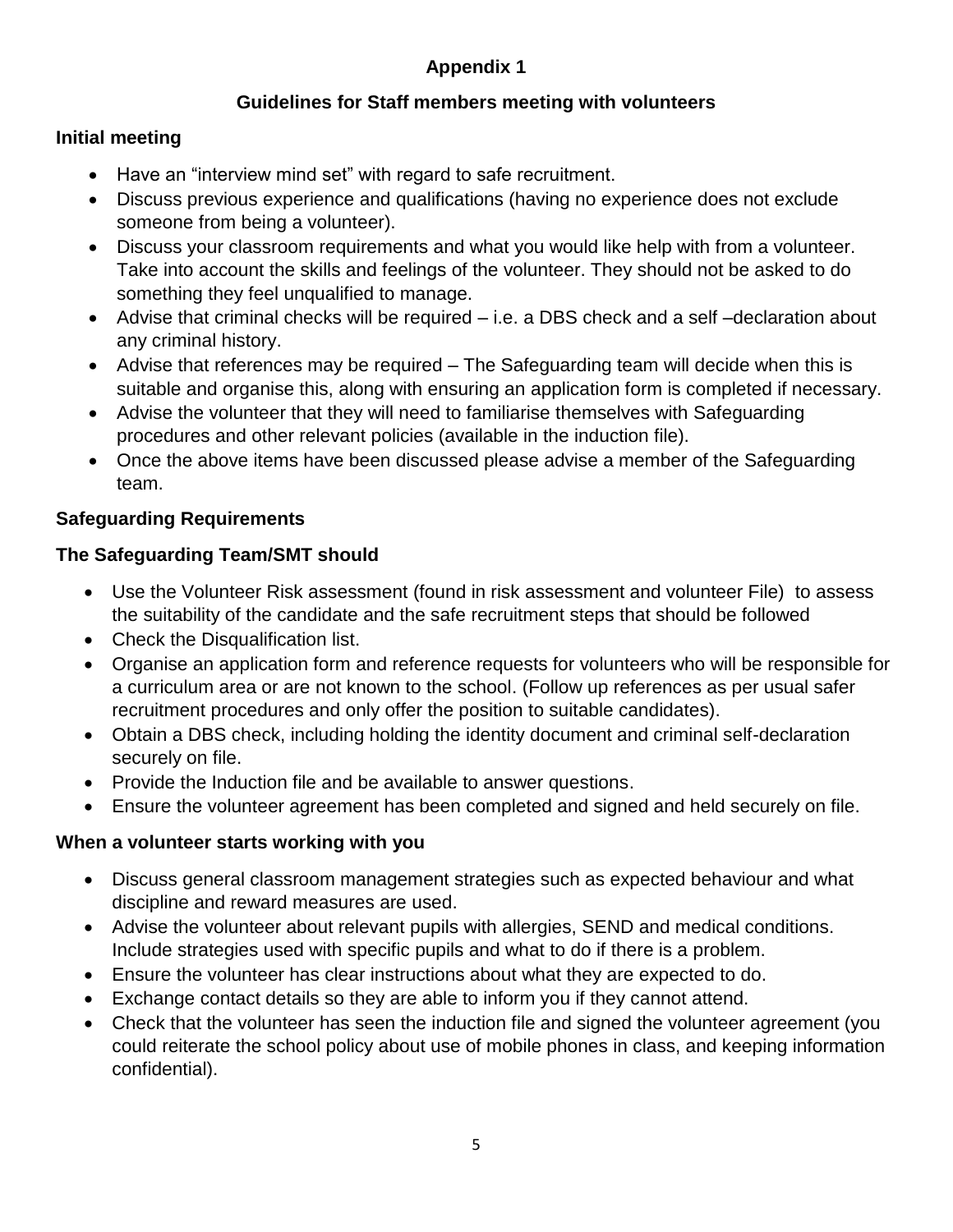# **Appendix 2**

# **BETHANY SCHOOL**

# **VOLUNTEER AGREEMENT AND INDUCTION CHECKLIST**

Full Name:

Contact Telephone Number:

Email address:

Emergency contact details (name/number):

*To be completed by member of staff/safeguarding team*

DBS Request form completed:

Self-Declaration Form completed:

Prohibition List checked:

Section 128 barred list checked (Governors/management only):

Identity document supplied and held in school office:

Reference requested and reviewed (see risk assessment flow chart):

Declaration:

- I have received a copy of Bethany Schools Volunteer Policy and read the Induction file and take notice of the requirements
- I have read the following relevant policies and documents Volunteer Policy
	- Safeguarding Policy including Code of Conduct (Appendix of safeguarding policy) Keeping Children Safe In Education part 1
	- The Online Safety Policy including acceptable use agreement
	- Organisation of the school day document
		- Fire safety procedures/First Aid Summary (if relevant to post) Good Behaviour and Discipline Policy (if relevant to post)
- I agree to support the Aims and Ethos of Bethany School (see over page)
- I agree to treat information I learn from being a volunteer in school as confidential
- I agree not to use my mobile telephone during school activities

Signed by volunteer:

Date:

Countersigned by staff member:

Date: